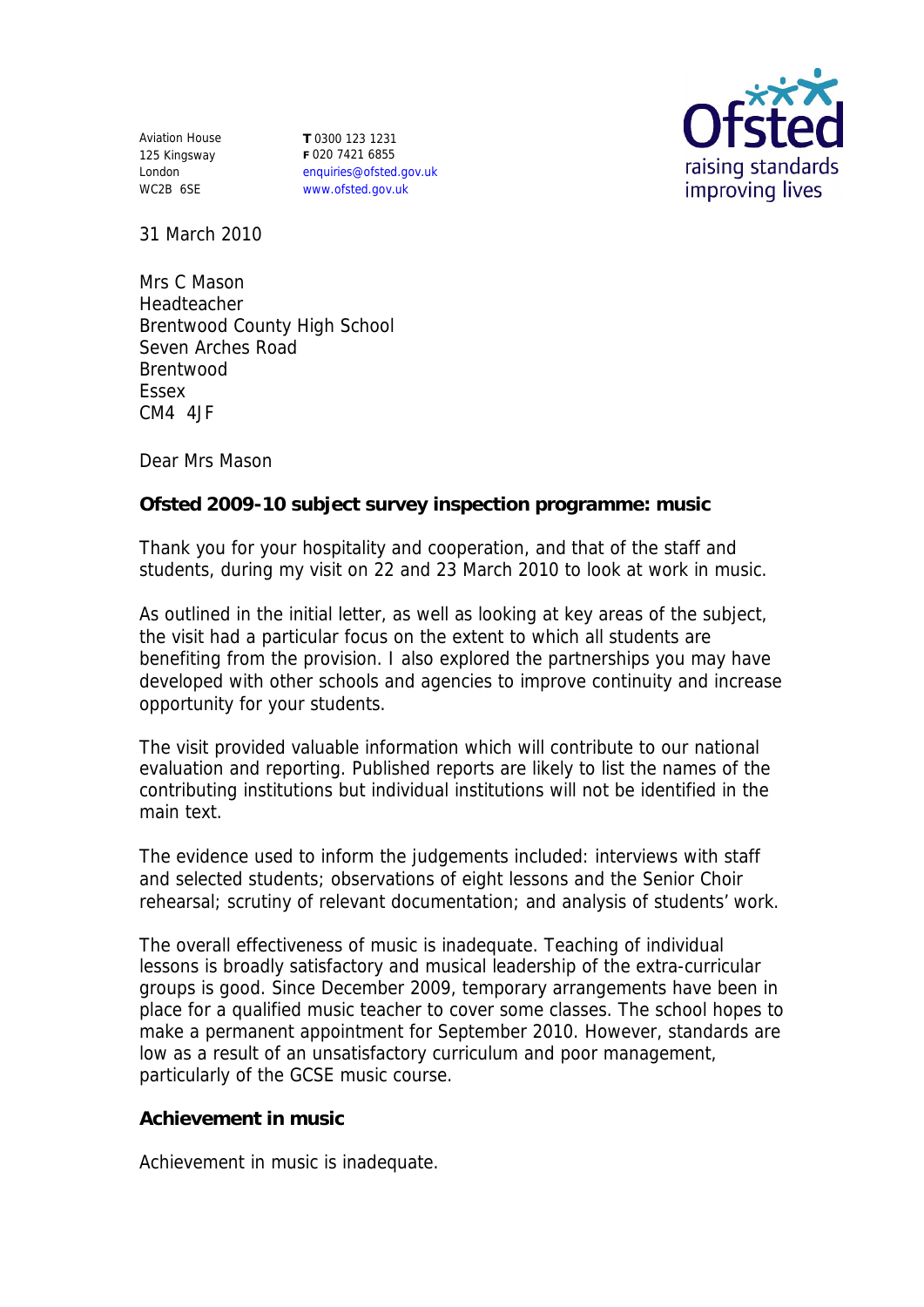- Overall, standards are low throughout Key Stage 3. Taking account of students' abilities and prior experiences when they join Year 7, this represents inadequate progress. There are significant gaps in their musical development, including their use of information and communication technology (ICT).
- Students taking GCSE music made inadequate progress in 2007 and again in 2008, when standards were extraordinarily low. A much smaller group took GCSE music in 2009, and they made satisfactory progress. However, scrutiny of current Year 11 students' work revealed that, with just a few weeks to go before coursework deadlines, they are significantly behind with their work and it is not at the expected standard.
- The proportions of students participating in additional instrumental and vocal lessons or extra-curricular music activities in the school are low, especially in Key Stage 4 and the sixth form. Others learn to play instruments outside school, but a significant number of these are not involved in school music.
- Students taking the A-level music course make satisfactory progress. It is to the school's credit that this course option is maintained, despite the very small numbers involved.

**Quality of teaching in music**

The quality of teaching in music is broadly satisfactory.

- The head of department is an outstanding musician. His skills are used well to give good musical leadership to the extra-curricular performance groups and provide well-informed musical guidance to individual students in Key Stages 4 and 5. These students rightly praise the commitment and musical expertise that he offers.
- Individual lessons are planned diligently and most feature practical musicmaking activities which are efficiently organised. While these are enjoyed by most students, too often they are driven and shaped by written instructions and worksheets. Consequently, while most students manage to make some sort of positive response, the musical and creative quality of their work is limited. This is also a reason the behaviour of some students deteriorates in Key Stage 3 classes.
- $\blacksquare$  It is very positive that audio recordings are made in Key Stage 3 to help students and their teachers assess their work.

**Quality of the curriculum in music**

The quality of the curriculum in music is inadequate.

■ The Key Stage 3 curriculum is based on a published scheme. The publisher's broad course outline is used to give an overview, but this has not been adapted to meet the school's and the students' particular requirements or to give a clear, detailed sense of their musical progression. At present, the course is only being followed by Years 7 and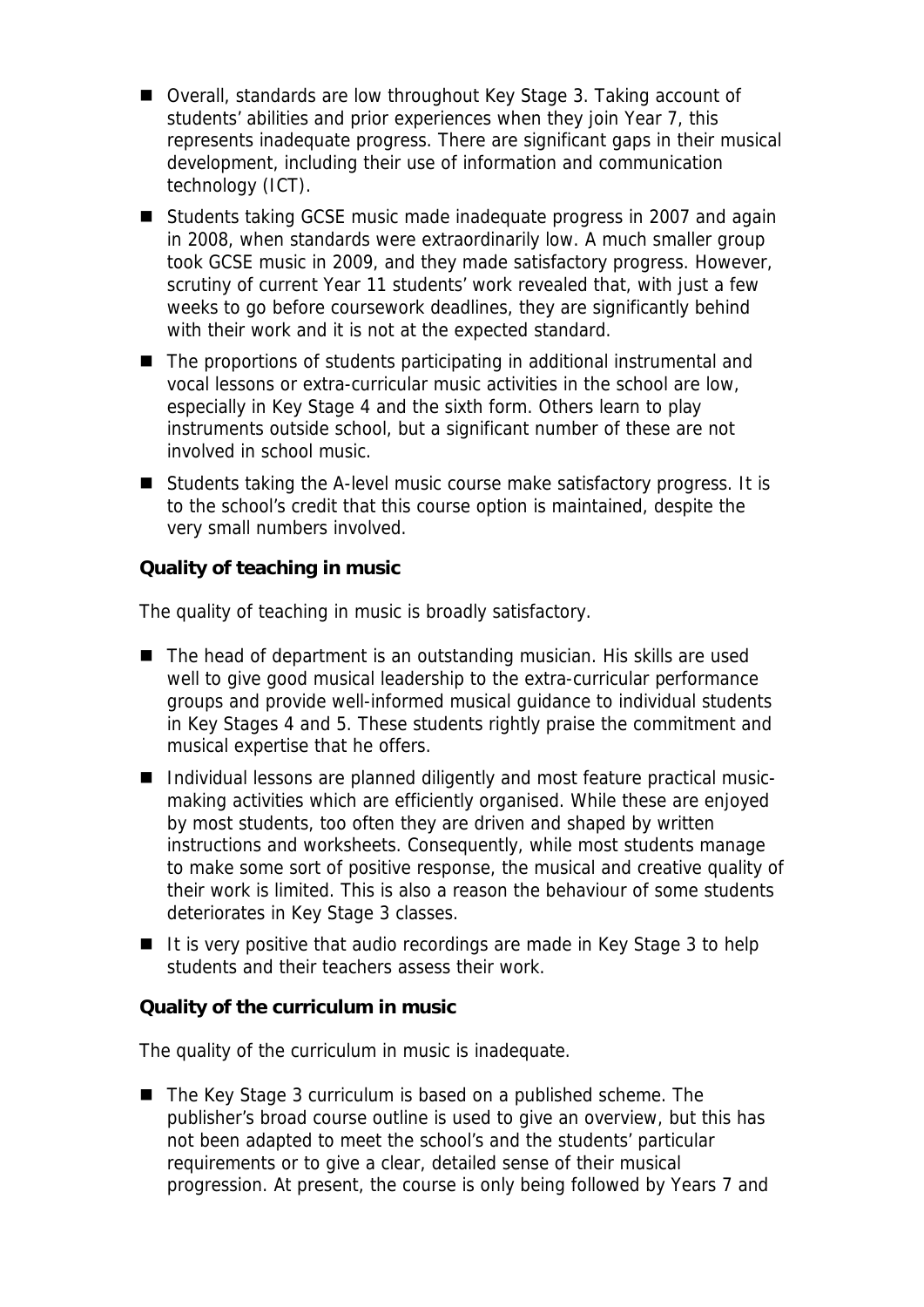8. Students in Year 9 are offered a selection of activities from the other two years, as the school has yet to purchase the final set of resources.

- There is a broad plan in place for the new GCSE specification that started in September 2009. While this plan gives an appropriate timescale for the course, it is clear that over the past three years there has been a lack of timeliness in planning and completing major pieces of coursework. Consequently, a significant number of the current Year 11 students have yet to complete any of the three of the main coursework areas. At this late stage, this is putting undue pressure on these students and also on teachers. It is essential that these processes are better managed in future, particularly in light of the introduction of time-limited conditions for completing controlled-assessment coursework.
- $\blacksquare$  ICT resources are insufficient. Consequently, statutory requirements for using ICT in music in Key Stage 3 are not met. GCSE students are absolutely right to complain that the lack of ICT resources holds them back from producing the high-quality work that should be expected.
- Accommodation is just adequate, although the location of the class teaching and practice rooms makes it difficult for music teachers to work closely with other arts faculty colleagues.
- A reasonable range of extra-curricular activities is available, although takeup is low and the repertoire covered does not meet the interests of all groups of students.

**Effectiveness of leadership and management in music**

The effectiveness of the leadership and management in music is inadequate.

- While there are notable strengths that the head of department brings to the school as a musician, there are shortcomings in curriculum management that have prevented students from making satisfactory or better progress. Key issues, such as the lack of ICT and underachievement at GCSE, have not been tackled thoroughly enough by leaders, including senior leaders. Consequently, students continue to underachieve.
- $\blacksquare$  The instrumental teaching programme is administered by a member of the office support staff, which takes some pressure away from the head of department. However, insufficient use is made of other teachers' skills and expertise to manage a stronger, more diverse range of extra-curricular activities, and thus leave the head of department to focus on the overall vision for the department and the quality of the curriculum provision.

**Subject issue: inclusion**

■ Despite the small numbers involved, it is positive that students from all groups – including those who are looked-after – are represented in musical activities.